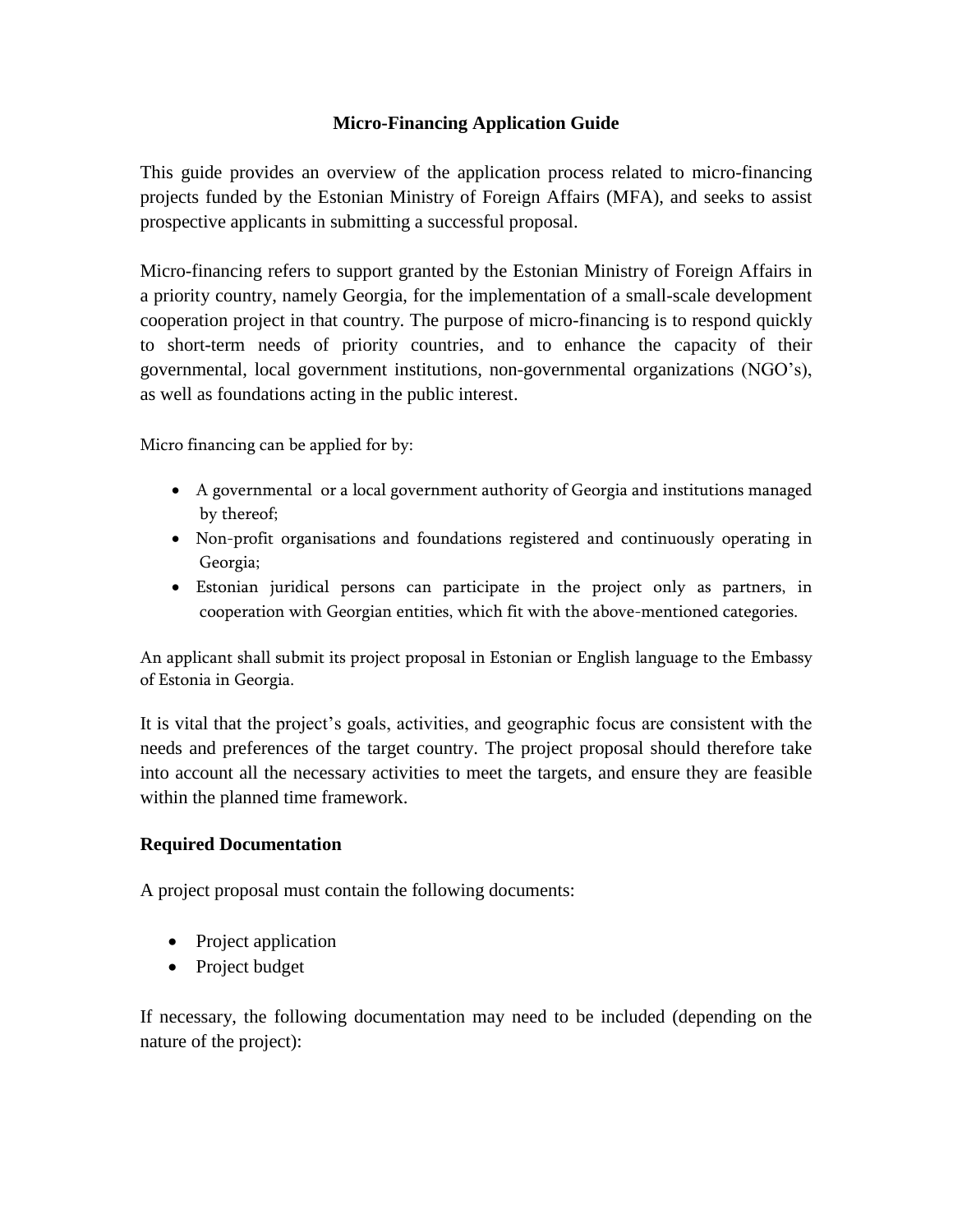- A summary of the report on, and conclusions of, the environmental impact assessment if legislation provides for the requirement to carry out an environmental impact assessment for the implementation of the project;
- If the project includes supply of the applicant's proprietary product to the target country, a valuation report regarding the value of the proprietary product, signed by the legal representatives of the applicant, must be appended to the application. The components of the price of the product must be reflected in the valuation report.

# **Budgetary Constraints**

It is necessary to compile a detailed budget (in euros) about the expected expenses related to the project. Only those expenses can be reflected in the budget, which are planned for the period of the project's eligibility for funding.

The maximum amount of support from the Estonian Ministry of Foreign Affairs for a micro-financing project is 15 000 euros. The grant may account for up to 100% of total eligible expenditure of a project. The share of personnel costs can account up to 20% of the MFA's contribution to the project. The share of office and other overhead costs can account up to 7% of the MFA's contribution to the project.

Accommodation expenses are eligible up to 128 euros per night. Daily allowance expenses are eligible up to 32 euros per day. Travel insurance should also cover trip interruptions.

## **Eligible Expenditure**

All eligible expenses must meet the following requirements:

- 1) The expense is incurred during the project's eligible period of expenditure.
- 2) The expense is directly related to the project.
- 3) The expense is transparent.
- 4) The expense is described in detail; if necessary, an explanatory note is added about individual budget lines.
- 5) The expense is indispensable to the implementation of the project.
- 6) The expense meets the requirements of the decision to approve a project proposal and the contract for the use of state budget allocation.
- 7) It is possible to provide evidence of the expense with proper expense receipts.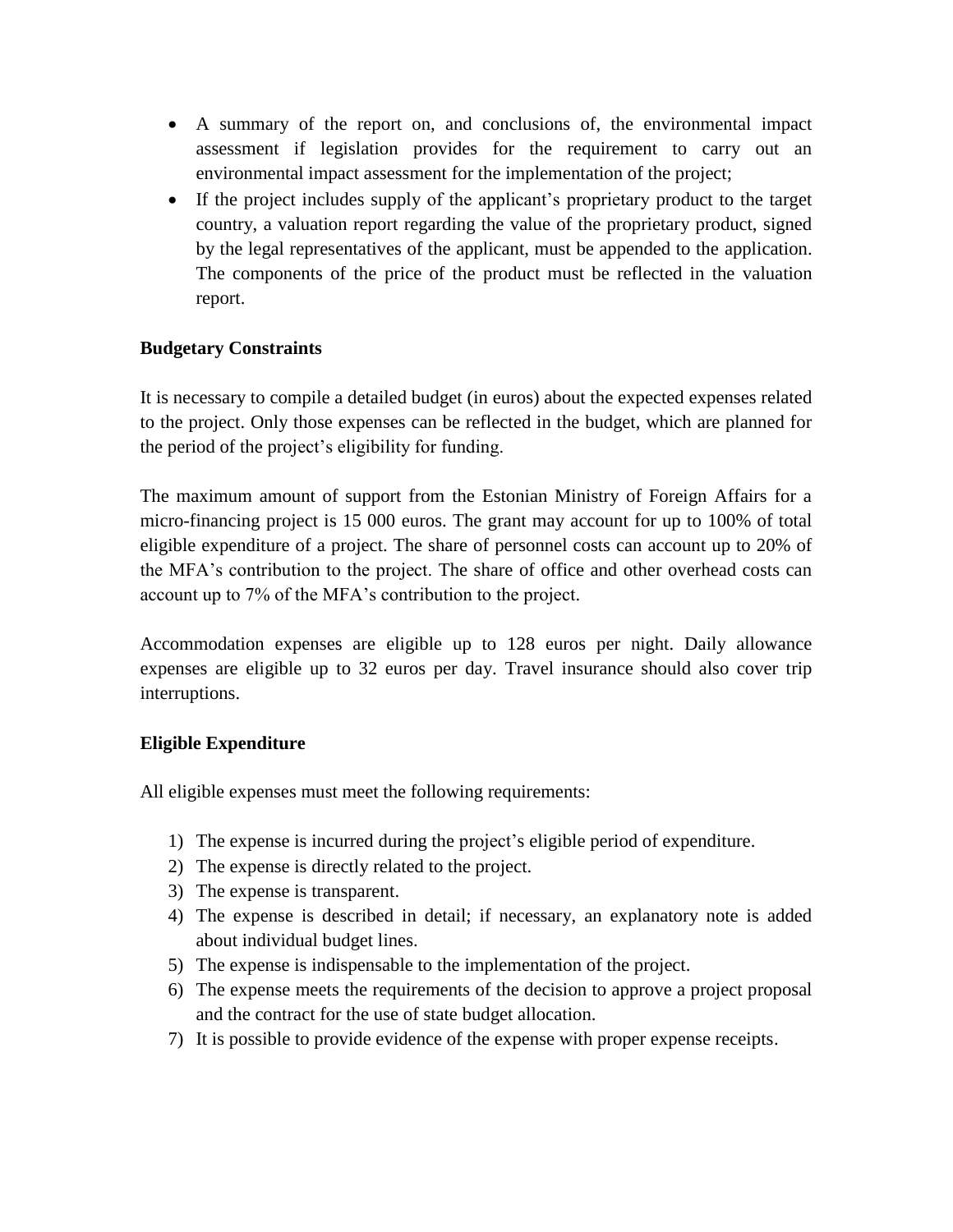An expense may be deemed eligible if it is incurred during the project's eligible period of expenditure, or during 30 calendar days following that period, in case the actions that necessitated the expenditure occurred during the project's eligible period.

The following costs may be deemed eligible:

- Remuneration paid to persons working for the project under an employment contract, a directive or order regarding the appointment of a public servant or a contract under the law of obligations. In the event that a final recipient or partner has paid remuneration to an employee in a period preceding the project and continues to do so during the project, the employee's additional duties relating to the project shall be evidenced;
- Employees' holiday pay calculated in accordance with the Employment Contracts Act, in proportion to the time worked on the project;
- Benefits paid under law upon release from office and termination of employment contracts, in proportion to the time worked on the project;
- Benefits for temporary incapacity for work paid by the employer under the Health Insurance Act;
- Remuneration paid to experts engaged in the project;
- Taxes payable on the expenditure specified in clauses 1)-5) of the *Conditions and Procedure for the Provision of Development Assistance and Humanitarian Aid* (including laws of foreign countries);
- Employees' travel costs (including accommodation and travel expenses, travel insurance for assignments abroad) and daily subsistence allowances associated with the project;
- Employees' travel costs subject to the presentation of public transport tickets or taxi bills or payment documents and calculations certifying fuel consumption, or on the basis of the internal conditions and benefits for use of personal means of transport;
- Employees' parking costs associated with the project, certified by expense receipts enabling the time and place of parking to be established;
- Costs of procuring supplies and services directly associated with the objectives of the project;
- Costs of organizing seminars and training associated with the project;
- Costs of subcontracts associated with the project;
- Costs of issuing printed and digital materials associated with the project;
- Costs of environmental impact assessment, if such assessment is required for the implementation of the project;
- Costs of advocacy activities associated with the project;
- Bank fees associated with the project;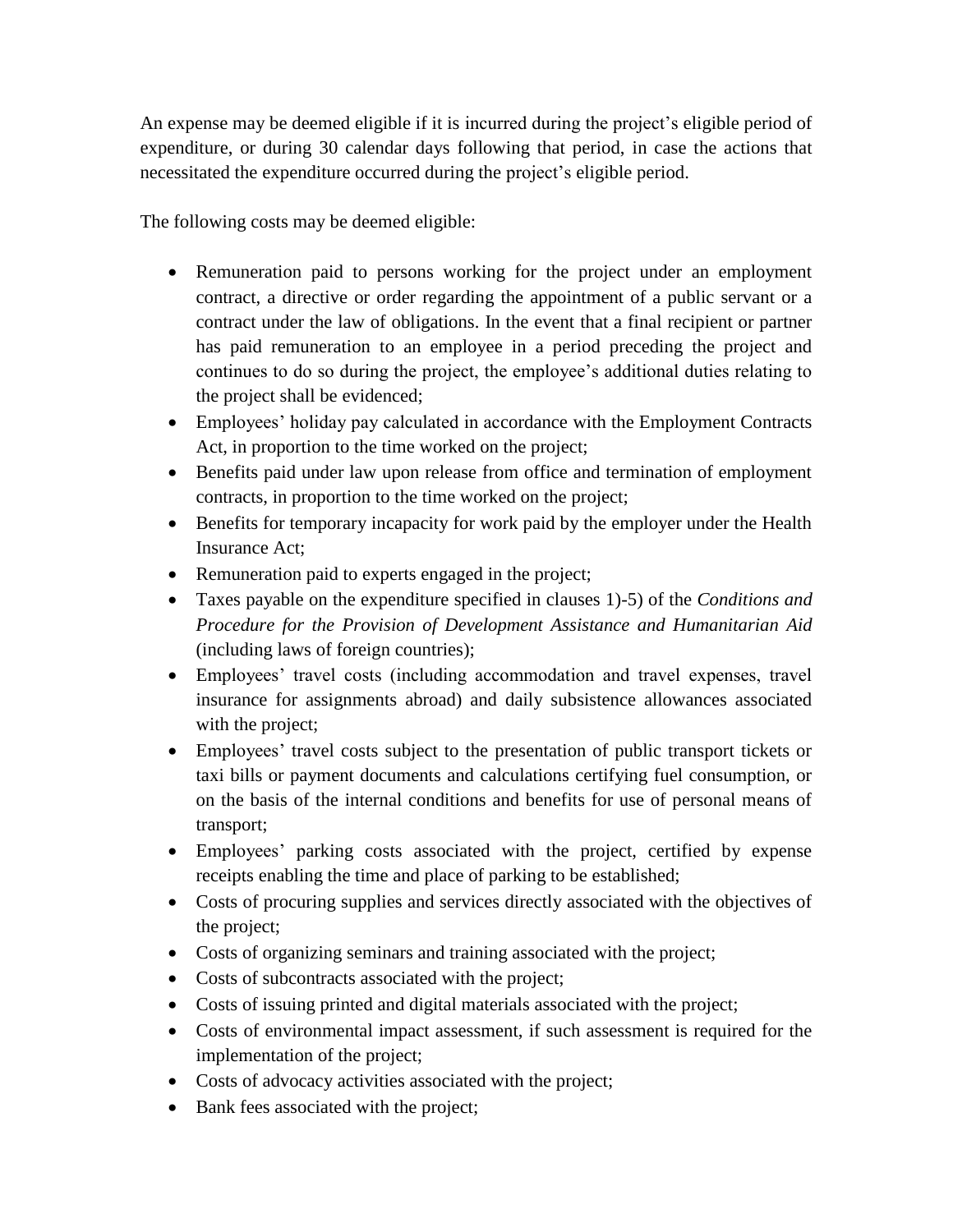- Overhead costs of the project;
- State taxes and duties that Estonia or a foreign country does not refund (including Value Added Tax);
- Costs of non-monetary contributions, on the conditions prescribed in *Conditions and Procedure for the Provision of Development Assistance and Humanitarian Aid*;
- Other direct costs relevant to the implementation of the project (including contingencies) which cannot be indicated on other budget lines.

The following expenses are considered ineligible expenditure:

- Staff costs related to the management of a final recipient, not including the case specified in clause 16 (2) 61 of *Conditions and Procedure for the Provision of Development Assistance and Humanitarian Aid*;
- Daily subsistence allowances and costs of using personal means of transport which exceed the non-taxable limit established in the Income Tax Act, as well as accommodation expenses which exceed the limit established by the Regulation, unless such expenditure is indispensable to the implementation of the project;
- Costs of travelling in Business Class;
- Costs related to benefits paid to employees in addition to remuneration for work;
- Expenditure related to transactions made between associated persons as defined in section 8 of the Income Tax Act, unless such expenditure is indispensable to the implementation of the project;
- Representation expenses and costs of gifts made, unless such expenditure is incurred at the expense of self-financing and is indispensable to the implementation of the project;
- Fines, late payment interest, other financial sanctions and legal costs;
- Reserves to cover contingencies;
- Expenditure previously reimbursed from the state budget, funds of the European Union or foreign aid; and
- Other expenditure which is not related to eligible activities and is not indispensable to the implementation of the project.

## **Overhead Costs**

Overhead costs must be indicated in project proposals by type; in addition, the methodology of recognizing overhead costs as project costs needs to be indicated. The eligible portion of overhead costs is calculated as a proportion of the total amount of overhead costs of a project, based on:

1) The area of the premises used; and/or